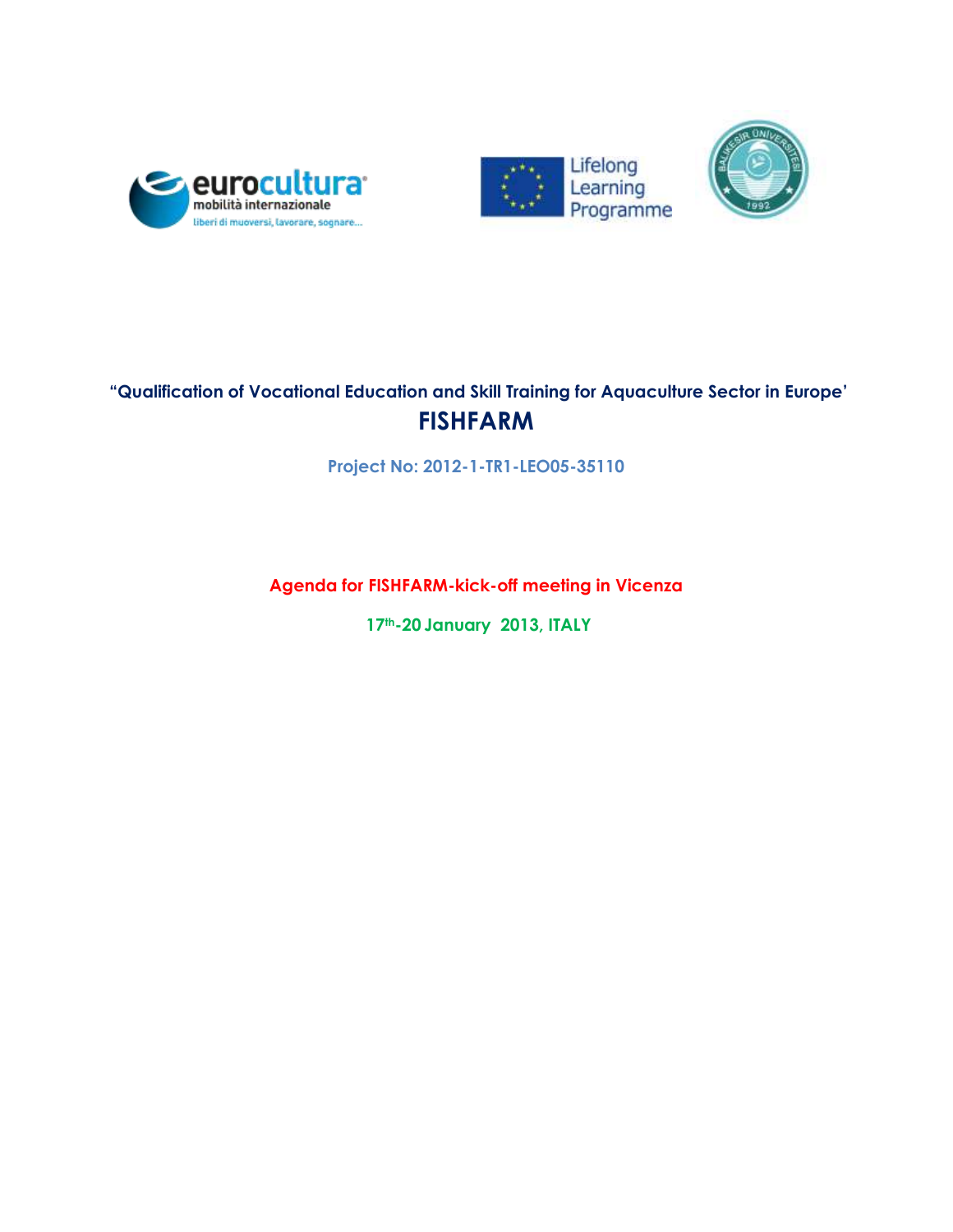## **Thursday, 17 January 2013**

Arrival of participants

19:00 Meeting at the hotel lobby

20:00 Dinner at the hotel restaurant

### **Friday 18, January 2013**

| 8.30            | <b>Breakfast</b>                                                                                    |
|-----------------|-----------------------------------------------------------------------------------------------------|
| 9.30            | Welcome address<br>By the Italian hosts and project coordinator                                     |
| 9.45-11.00      | <b>Partner introduction</b><br>Each partner makes a short presentation of themselves-what do they   |
| $11.00 - 11.30$ | deal with, work status, institution (15 minutes per partner)<br>Coffee break                        |
| $11.30 - 12.30$ | Presentation of the project and the work plan (E. Demir)                                            |
| $12.30 - 14:00$ | Lunch at the hotel                                                                                  |
| 14.00- 14.30    | <b>FISHFARM procedures</b><br>Tasks of the partners, administrative and financial issues (E. Demir) |
| 15.00-15.30     | FISHFARM logo, website, communication tool - what and how?<br>(J. Kasperiunieine, K.Çelik)          |
| 15.30-16.00     | Coffee break                                                                                        |
| 16.00-17.00     | Valorisation and exploitation strategy of the project<br>(L.L. Bettin)                              |
| 19.00           | Social dinner. Participants will be invited by Eurocultura.                                         |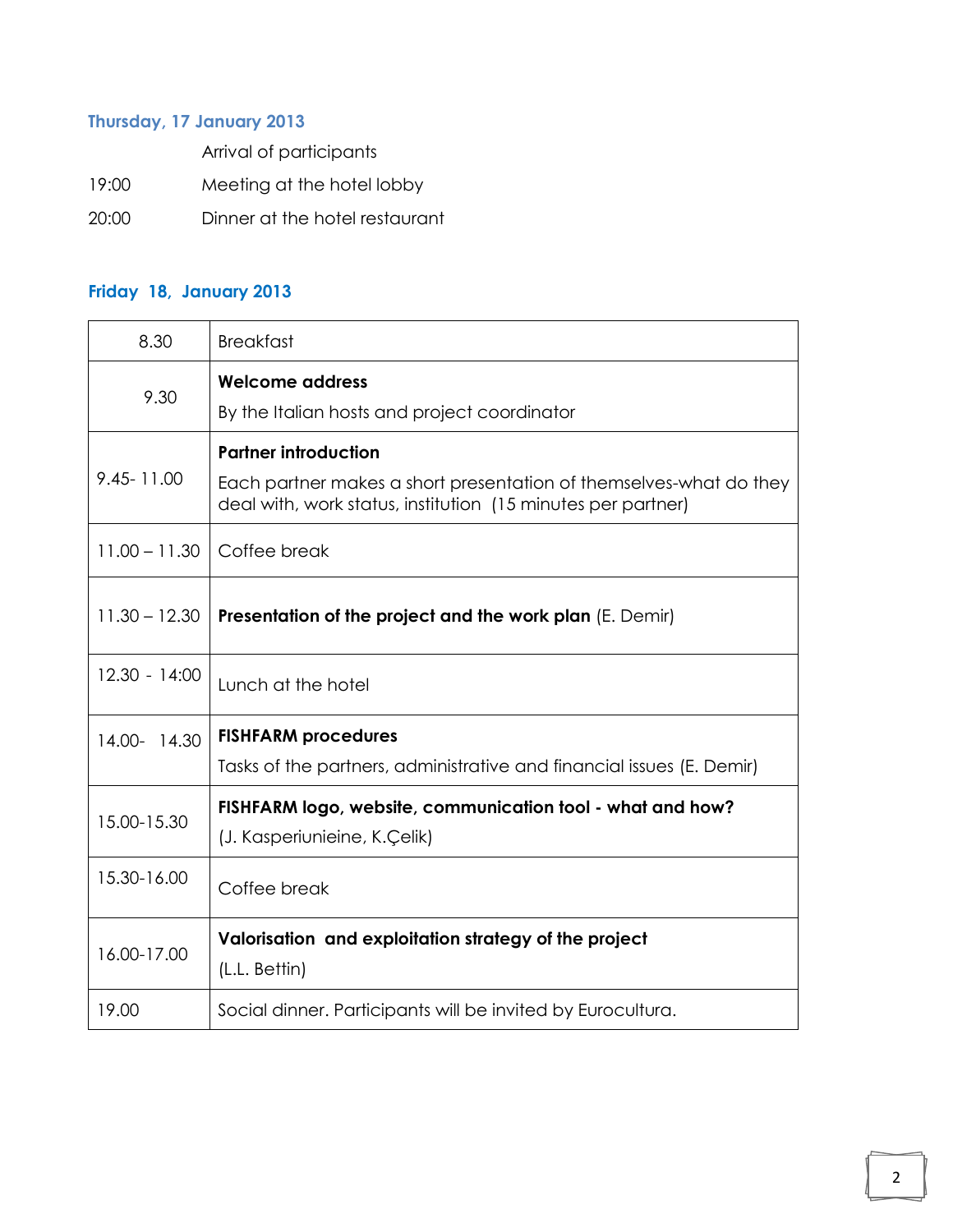#### **Saturday 19, 2013**

| $9.30 - 11.00$  | WP 4: Development 1: Need analysis and definition                                                                            |
|-----------------|------------------------------------------------------------------------------------------------------------------------------|
|                 | Presentation and discussion of draft questionnaire to be used for<br>identification of needs (S.M. Einarsson, co- M. Dymacz) |
| $11.00 - 11.30$ | Coffee break                                                                                                                 |
| 11.30-12.00     | <b>Learning materials: Materials available</b>                                                                               |
| 12.00-12.30     | <b>FISHFARM Calender</b>                                                                                                     |
|                 | How to go on: next steps, schedule of meetings, open questions                                                               |
| 12.30-14.00     | Lunch at hotel                                                                                                               |
| 14.30-15.30     | <b>Closing session</b>                                                                                                       |
|                 | Final issues to be discussed                                                                                                 |
| 15.30           | Walk in the historic center of Vicenza                                                                                       |
| 20.00           | Dinner in a typical restaurant of the old town: Participants will be<br>invited by Eurocultura                               |

## **Sunday 20, January 2013**

Departure all guests.

#### **Accommodation and meeting place:**

**Hotel VICTORIA Strada Padana Verso Padova, 52 36100 Vicenza tel. (+39) 0444 912299**

**[www.hotelvictoriavicenza.com](http://www.hotelvictoriavicenza.com/)**